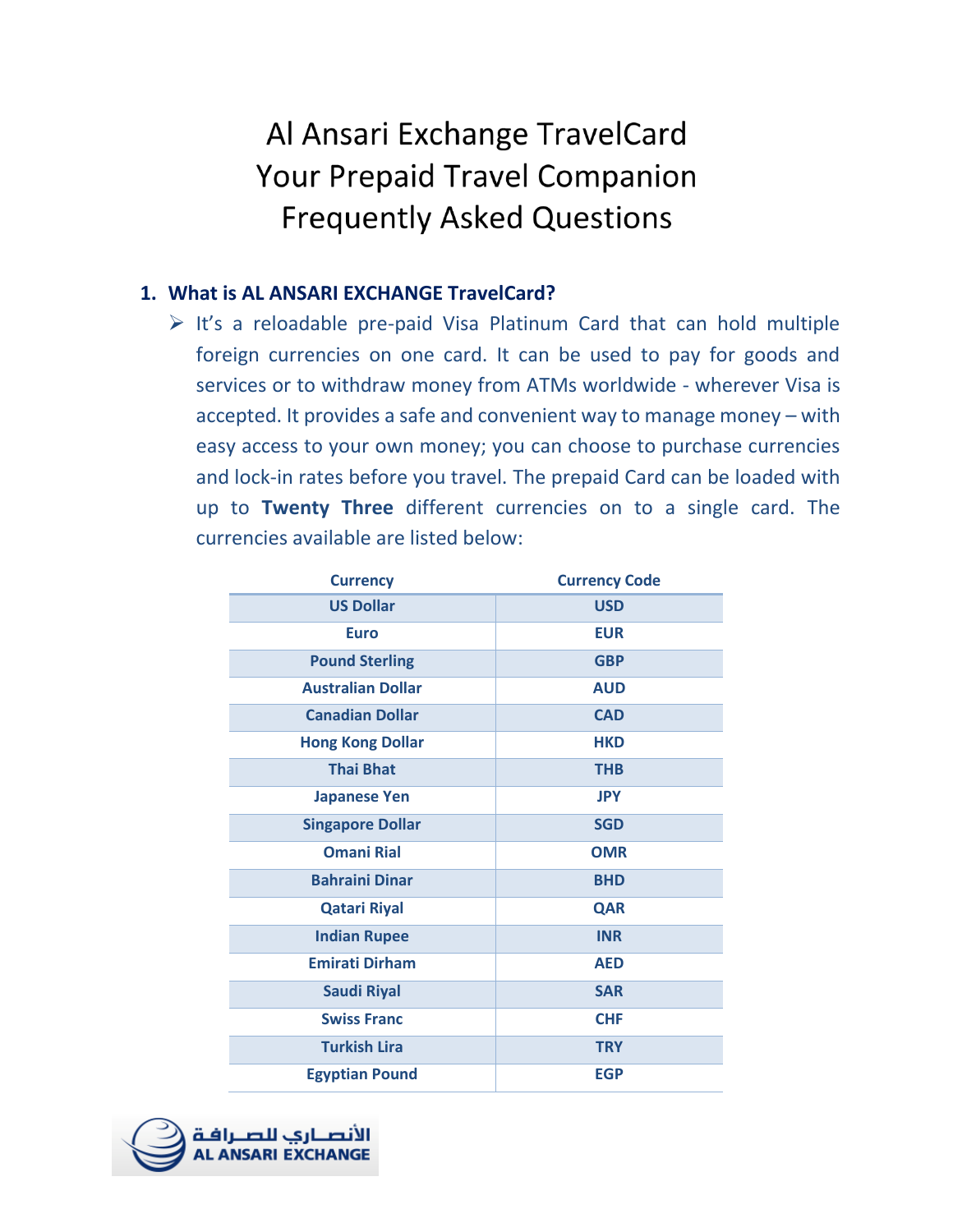| <b>Malaysian Ringgit</b>  | <b>MYR</b> |
|---------------------------|------------|
| <b>South African Rand</b> | <b>ZAR</b> |
| <b>Sri Lankan Rupee</b>   | <b>LKR</b> |
| <b>Pakistani Rupee</b>    | <b>PKR</b> |
| <b>Philippines Peso</b>   | <b>PHP</b> |

#### **2. What are the costs associated with Al Ansari Exchange TravelCard?**

| <b>Card Issuance Fee</b>                   | <b>AED 50</b>                      |
|--------------------------------------------|------------------------------------|
| <b>Minimum Initial Load Fee</b>            | <b>AED 100</b>                     |
| (Equivalent of foreign currencies)         |                                    |
| <b>Lost / Replacement Card Fee</b>         | <b>AED 50</b>                      |
| <b>Supplementary Card Closure Fee</b>      | <b>AED 15</b>                      |
| <b>Account Closure Fee</b>                 | <b>AED 15</b>                      |
| <b>Card Unload Fee</b>                     | <b>AED 15</b>                      |
| <b>Card Inactivity Fee</b>                 | <b>AED 25</b>                      |
| (after 6 consecutive months of inactivity) | (Equivalent of foreign currencies) |
| <b>Reload Fee</b>                          | AED <sub>5</sub>                   |
|                                            | (Any Currency)                     |
| <b>Mobile App</b>                          | Free                               |
| <b>Online Account</b>                      | Free                               |

For a full list of fees, please review the Terms and Conditions available on our website [www.alansariexchange.com.](http://www.alansariexchange.com/)

#### **3. Are there any costs associated with Initial Load and Reload on the Al Ansari Exchange TravelCard?**

 Initial Load on your AL ANSARI EXCHANGE TravelCard is absolutely **FREE**. However, there is a charge of AED 5 for reloading the card.

NOTE: You can load maximum of AED 5,000 per transaction for AED currency wallet. Total load limit allowed on your AL ANSARI EXCHANGE TravelCard is USD 10,000 **(Equivalent of all currencies)**

#### **4. Do I have to load AL ANSARI EXCHANGE TravelCard once I purchase it?**

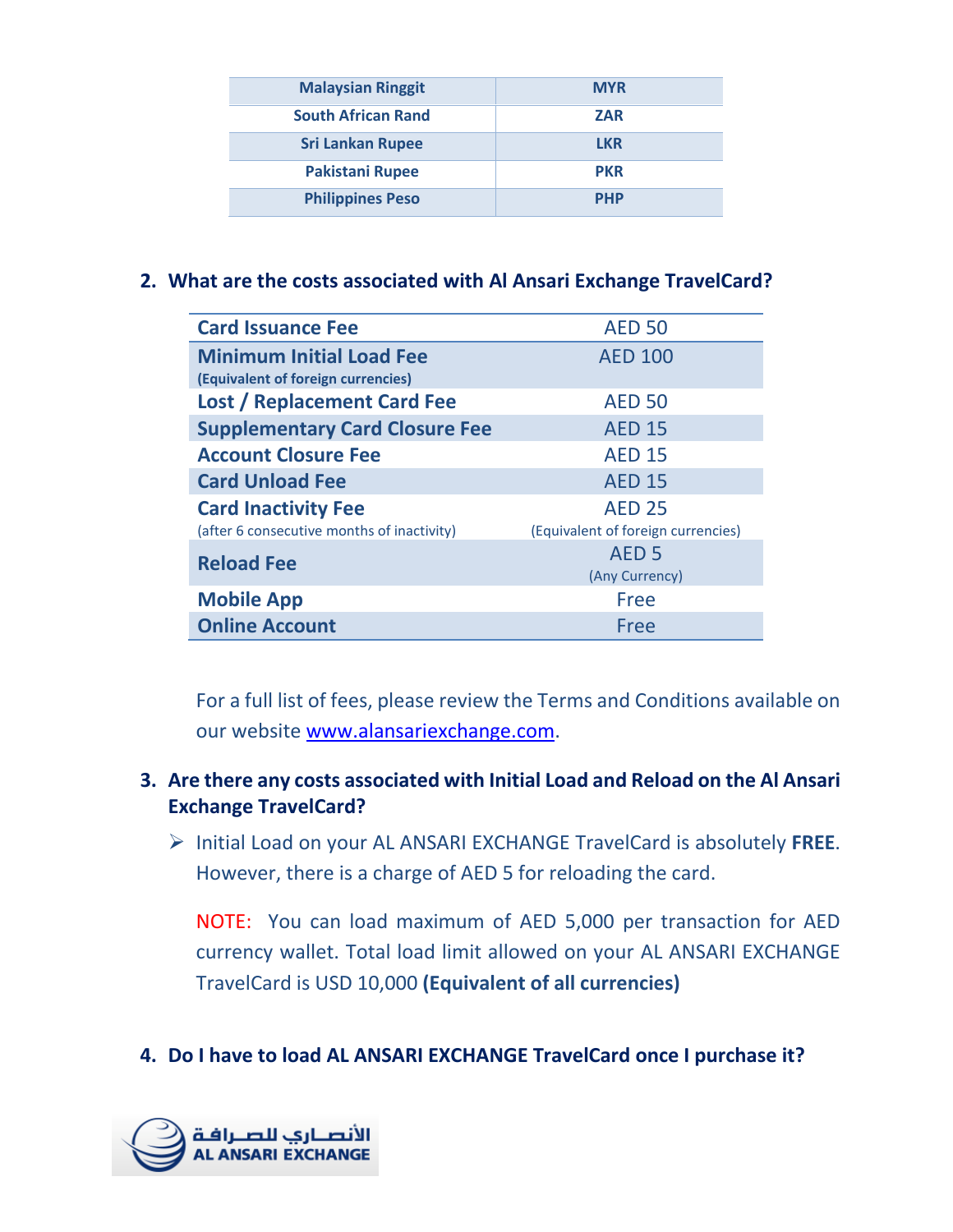$\triangleright$  Yes, a minimum of AED 100 or equivalent currencies has to be initially loaded.

#### **5. Where can I use the AL ANSARI EXCHANGE TravelCard?**

 You can use the AL ANSARI EXCHANGE TravelCard wherever VISA™ prepaid cards are accepted in UAE and overseas. The AL ANSARI EXCHANGE TravelCard can be used at tens of millions of global merchants and you'll be able to withdraw at more than 2.1 million ATMs.

### **6. Why would I use the AL ANSARI EXCHANGE TravelCard when travelling instead of using my debit or credit card?**

 Using your AL ANSARI EXCHANGE TravelCard will let you explore the smarter way to travel and it means you can lock in a better competitive exchange rates before you travel. You will always know exactly how much you have to spend while you're on holiday and most importantly save yourself from unexpected conversion and transaction fees.

#### **7. How are fees charged?**

 $\triangleright$  Where a fee is payable in a currency for which you have a wallet and sufficient Available Balance, the fee will be debited from the wallet of that currency. This includes fees listed by us and fees charged by an ATM operator or a merchant. If there is insufficient Available Balance in that wallet, funds will be deducted from wallets with available balances (according to the wallet priority set by you) by applying the applicable exchange rate at the time. Any fee payable in relation to a transaction will be added to the total amount of that transaction.

#### **8. Am I eligible to buy AL ANSARI EXCHANGE TravelCard?**

 $\triangleright$  If you are over 18 years of age and resident of the UAE you are eligible to buy AL ANSARI EXCHANGE TravelCard.

#### **9. Can I purchase the Al Ansari Exchange Supplementary TravelCard?**

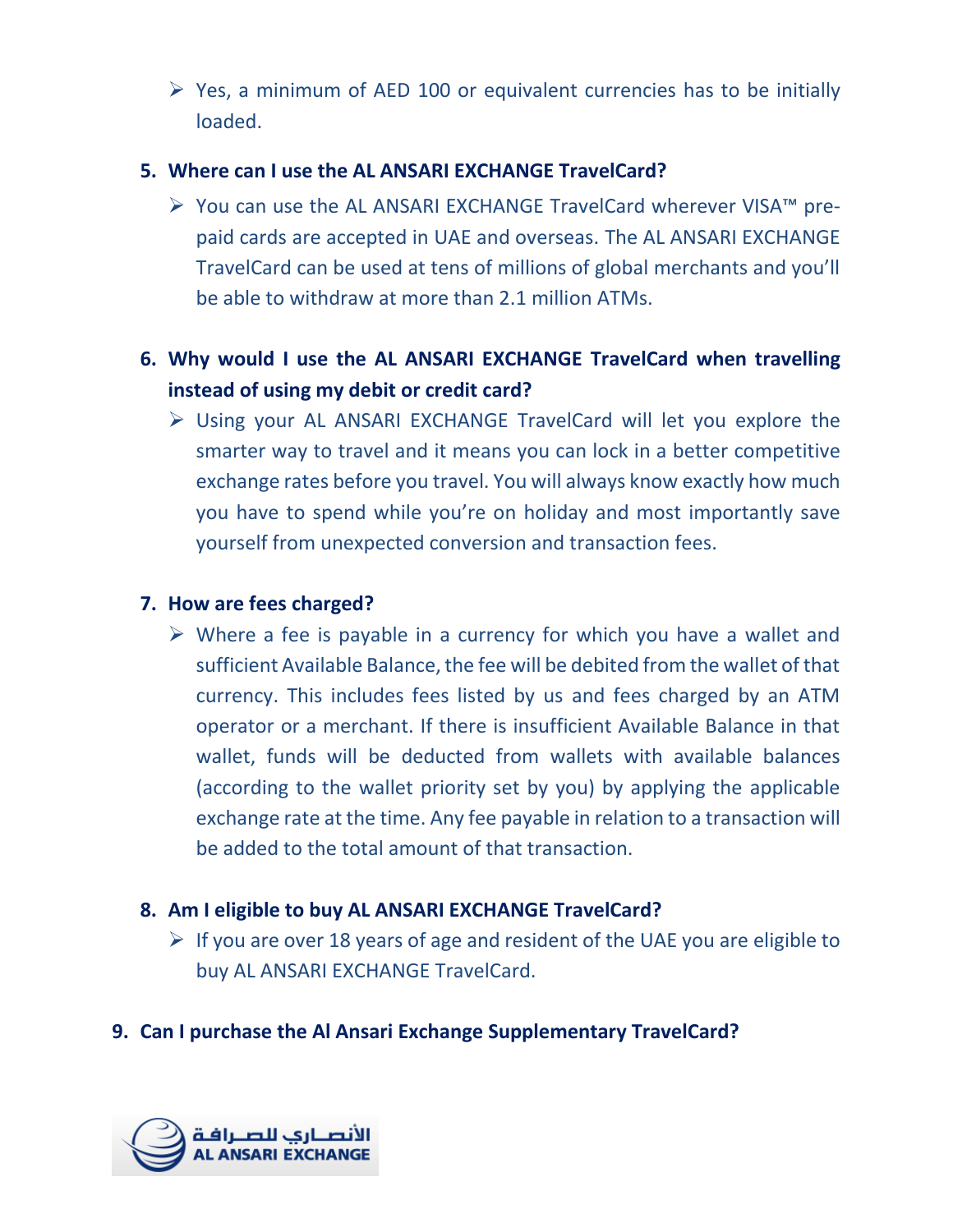- $\triangleright$  Spouse, kids (13 years old and above) and parents of primary card holder are entitled to purchase the supplementary TravelCard card linked to the primary card (account) and sharing the same account balance.
- $\triangleright$  Maximum five (5) new supplementary cards can be issued under one (1) primary card (account)

### **10.How does AL ANSARI EXCHANGE TravelCard work when I make a purchase in a supported currency?**

 When you make a purchase, your AL ANSARI EXCHANGE TravelCard will automatically use the currency of the country in which the transaction is made, if you have money available in that currency.

If the currency is a supported currency, but you do not have that currency wallet loaded or if you have insufficient funds in that currency wallet, your account will take the funds from the first or next currency wallet you have selected in your wallet order.

For example, if you are making a purchase for USD \$200 in the US, your AL ANSARI EXCHANGE TravelCard will automatically look to withdraw money from your USD wallet. If you haven't transferred money into the wallet of the local currency, then your AL ANSARI EXCHANGE TravelCard account by default will look to withdraw money from your next currency wallet you have selected in your wallet order.

# **11.Can I use AL ANSARI EXCHANGE TravelCard in a country that doesn't use a supported currency in the card?**

 $\triangleright$  Yes, you can use the AL ANSARI EXCHANGE TravelCard for transactions in all countries where VISA is accepted. However, if you make a purchase in a country in which the AL ANSARI EXCHANGE TravelCard doesn't natively support the currency, i.e. Philippines Peso, your account will first look to draw from your USD wallet. In each case of a non-native currency, your account will first deduct funds from your USD wallet.

**12.What will happen if I want to make a purchase with AL ANSARI EXCHANGE TravelCard but the value of it exceeds the remaining balance I have in the local currency wallet?**

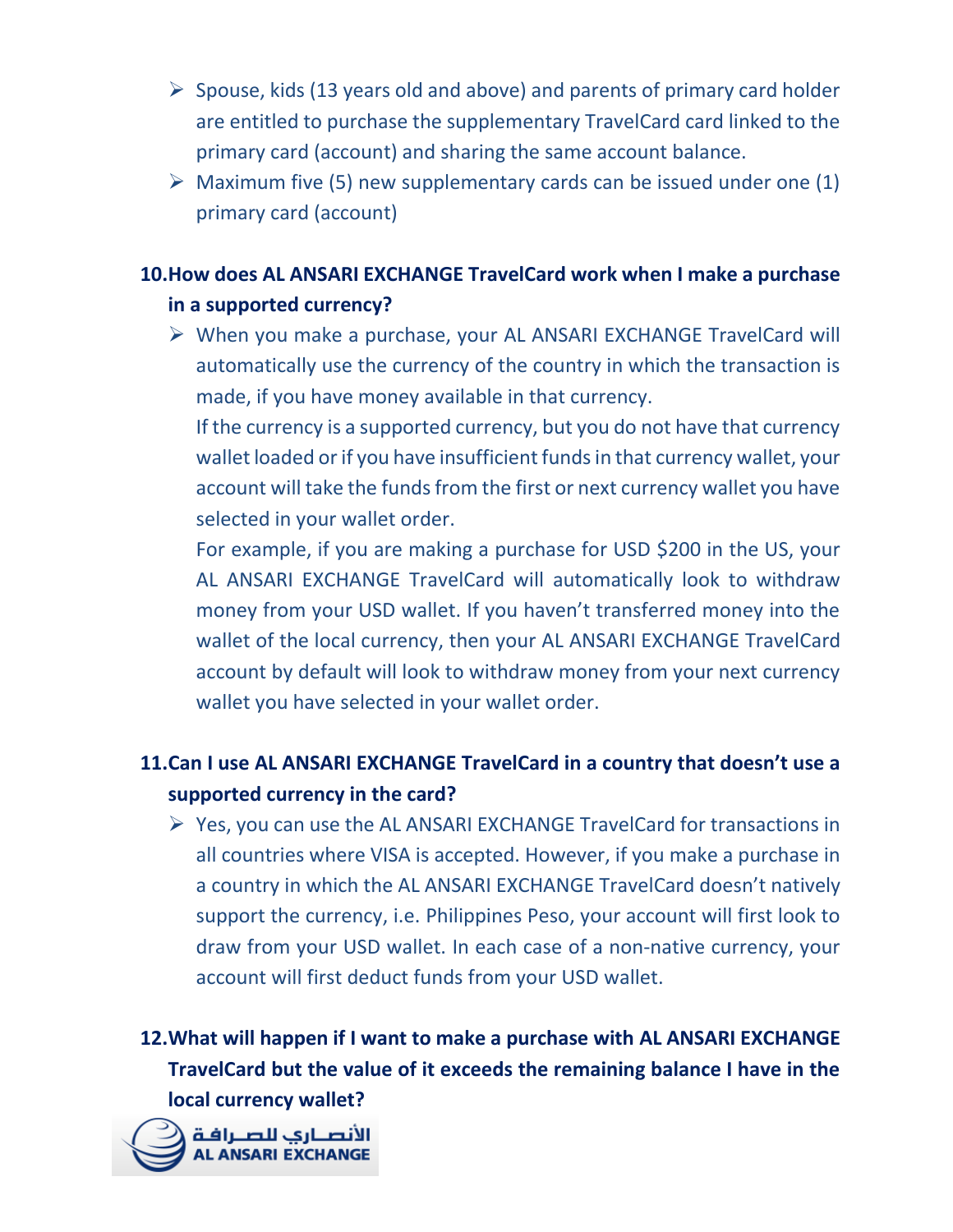$\triangleright$  If the value of the purchase exceeds the remaining balance in the local currency wallet, but you have enough money in your account, we will enable the transaction, or ATM withdrawal to proceed drawing on money from your other active wallets in the order you've selected.

### **13.Do I need to move or load money to destination currencies before I can spend in the local currency?**

 $\triangleright$  We recommend that you move funds to the supported currency you are planning to use. For example, if you intend travelling to the United Kingdom we recommend you transfer money into GBP wallet. You can transfer money between currency wallets through Al Ansari Exchange mobile app and online account. If you don't move money into the local currency prior to travelling, you can still make purchases, however money will be drawn from other active wallets.

#### **14.Is it a CHIP & PIN protected Card?**

 $\triangleright$  Yes it is, every time you make a purchase you are required to input your four digit PIN to authorize the transaction.

#### **15.Is it a Contactless Card?**

 $\triangleright$  Yes it is, you just need to "tap and pay" using your AL ANSARI EXCHANGE TravelCard without keying in a PIN or signing a receipt.

*\*Note: Conditions Apply as per the individual merchant \*Each contactless transaction capped to AED 500/- as per mandate from UAE Central Bank.*

### **16.What are the documents required to purchase AL ANSARI EXCHANGE TravelCard?**

You only have to bring your original valid **Emirates ID.**

#### **17.How long does it take to activate the AL ANSARI EXCHANGE TravelCard?**

 $\triangleright$  Your card is instantly activated at the time of purchase from any Al Ansari Exchange location. In case you've purchased a Replacement card, linked to the same account, you are required to complete activation of the Replacement card.

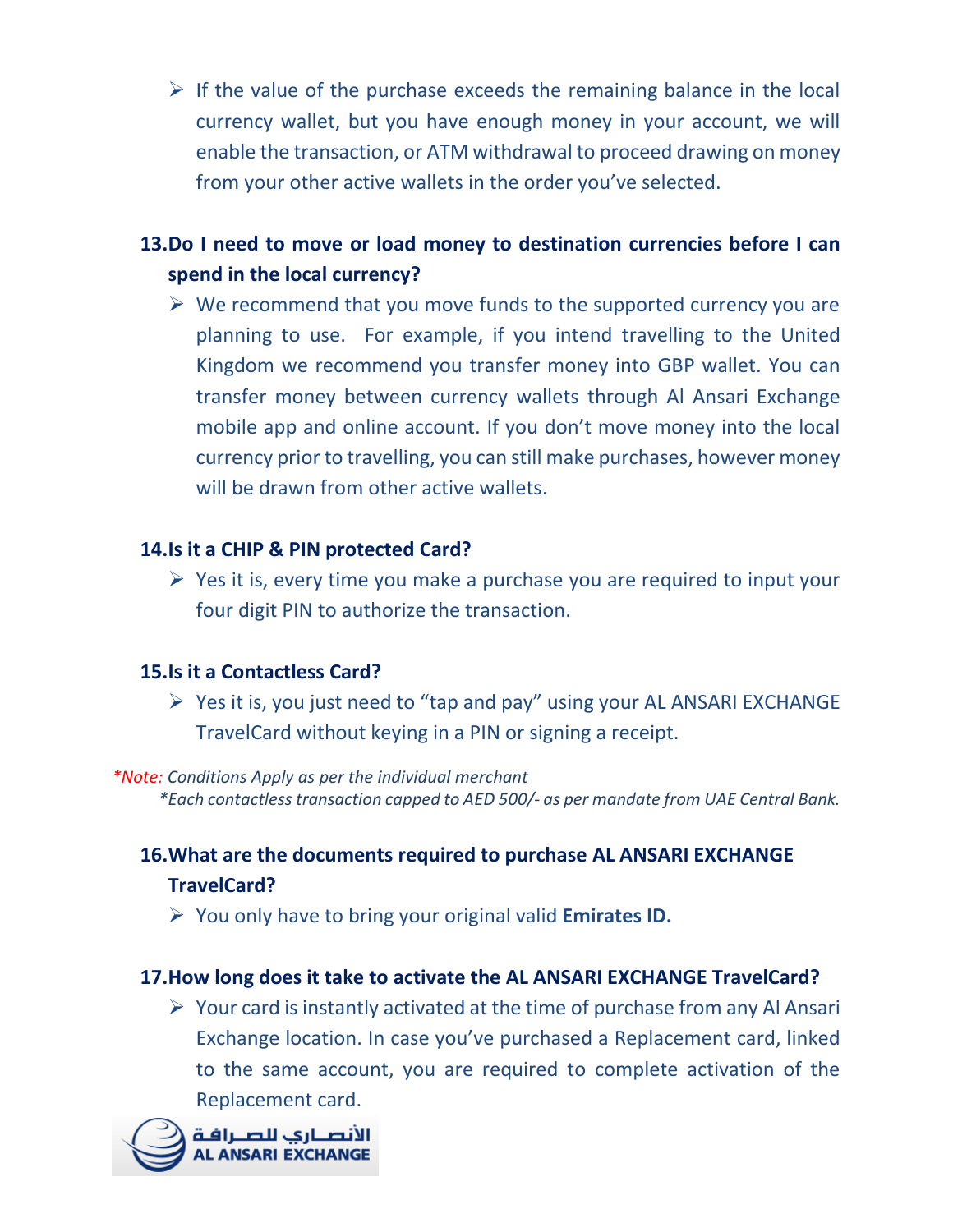- $\triangleright$  You may activate the Replacement card either by using any of the options below:
	- a. Logging on to [www.alansariexchangetravelcard.com](http://www.alansariexchangetravelcard.com/)
	- b. Using Al Ansari Exchange Mobile App (Available on iOS & Android)
	- c. Calling at our dedicated call center on +9714 366 2117

#### **18.How much does it cost to activate my Replacement Card?**

- $\triangleright$  Activating your Replacement Card is free of charge.
- **19.Am I able to use AL ANSARI EXCHANGE TravelCard to make purchases on the internet?**
	- $\triangleright$  Yes definitely. It works in the same way as a debit card or credit card when making purchases online.

## **20.Can I reload the AL ANSARI EXCHANGE TravelCard at any Al Ansari Exchange branch?**

 $\triangleright$  Yes, reload on AL ANSARI EXCHANGE TravelCard can be done through any of Al Ansari Exchange branches.

# **21.Can I load funds on my AL ANSARI EXCHANGE TravelCard outside of the Al Ansari Exchange branch network?**

 $\triangleright$  Yes, you may download Al Ansari Exchange Mobile App available on Apple and Google stores to Reload your card. The App also allows you to manage your card's balance, track your transactions, prioritise your wallets, lock or unlock your card, change your PIN, reload your card and so much more

#### **22.What is the validity of AL ANSARI EXCHANGE TravelCard?**

 $\triangleright$  The card is valid for 5 years. The expiration date is printed on the front of your card.

# **23.Is there an option to have a personalized AL ANSARI EXCHANGE TravelCard?**

 $\triangleright$  We currently do not offer personalized AL ANSARI EXCHANGE TravelCard.

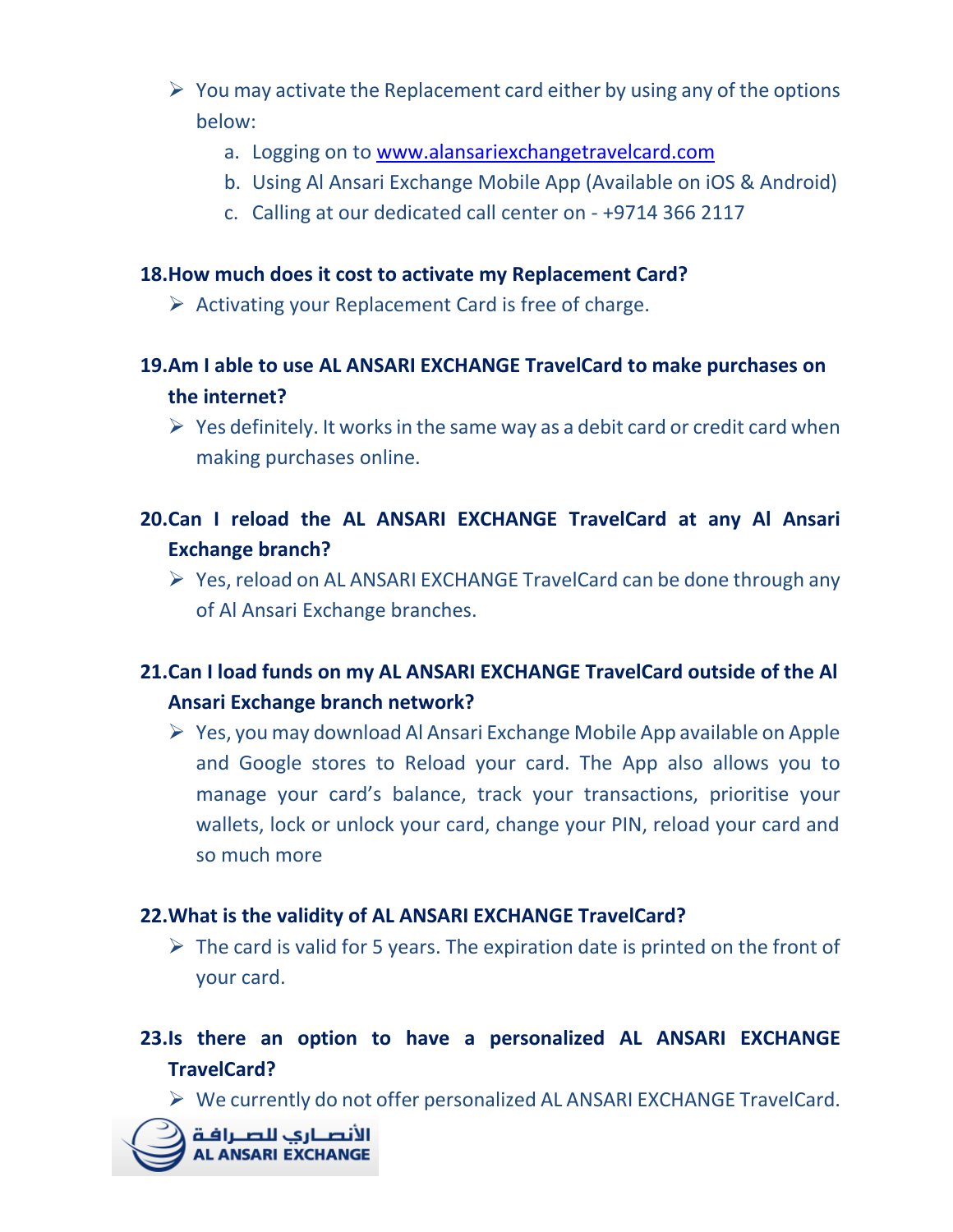#### **24.Can I get a refund on my AL ANSARI EXCHANGE TravelCard?**

 $\triangleright$  Refunds or reversals, whether directly from a merchant or in the form of a disputed transaction that was transacted in a Supported Currency, will be returned in that Supported Currency in the same amount and credited to that Currency Wallet on your Account.

### **25.Do I have an option to cancel or close my AL ANSARI EXCHANGE TravelCard account?**

 $\triangleright$  You may cancel or close the card's account at any time before its expiry date by visiting one of the Al Ansari Exchange branches in the UAE.

### **26.While traveling abroad, can someone reload AL ANSARI EXCHANGE TravelCard on my behalf?**

- $\triangleright$  Yes, authorized representatives are allowed to reload your AL ANSARI EXCHANGE TravelCard on your behalf by presenting the following:
- a. Copy of Card Holder's valid **Emirates ID (Front & Back)**
- b. 16 Digits Card Number embossed on your AL ANSARI EXCHANGE TravelCard
- c. Authorized Representative's valid **Emirates ID**

### **27.Will there be any kind of charge if I don't use AL ANSARI EXCHANGE TravelCard after purchase?**

 $\triangleright$  If the Card is left unused for a continuous period of six (6) months, there will be an inactivity fee of AED 25 (Equivalent of foreign currencies) on the seventh and every subsequent month the card is not used.

#### **28.What are the load limits? Are there any annual limits or card limits?**

 $\triangleright$  There are both annual and card limits.

| <b>Limits</b>               | <b>Amount</b>  |
|-----------------------------|----------------|
| <b>Minimum Initial Load</b> | <b>AED 100</b> |

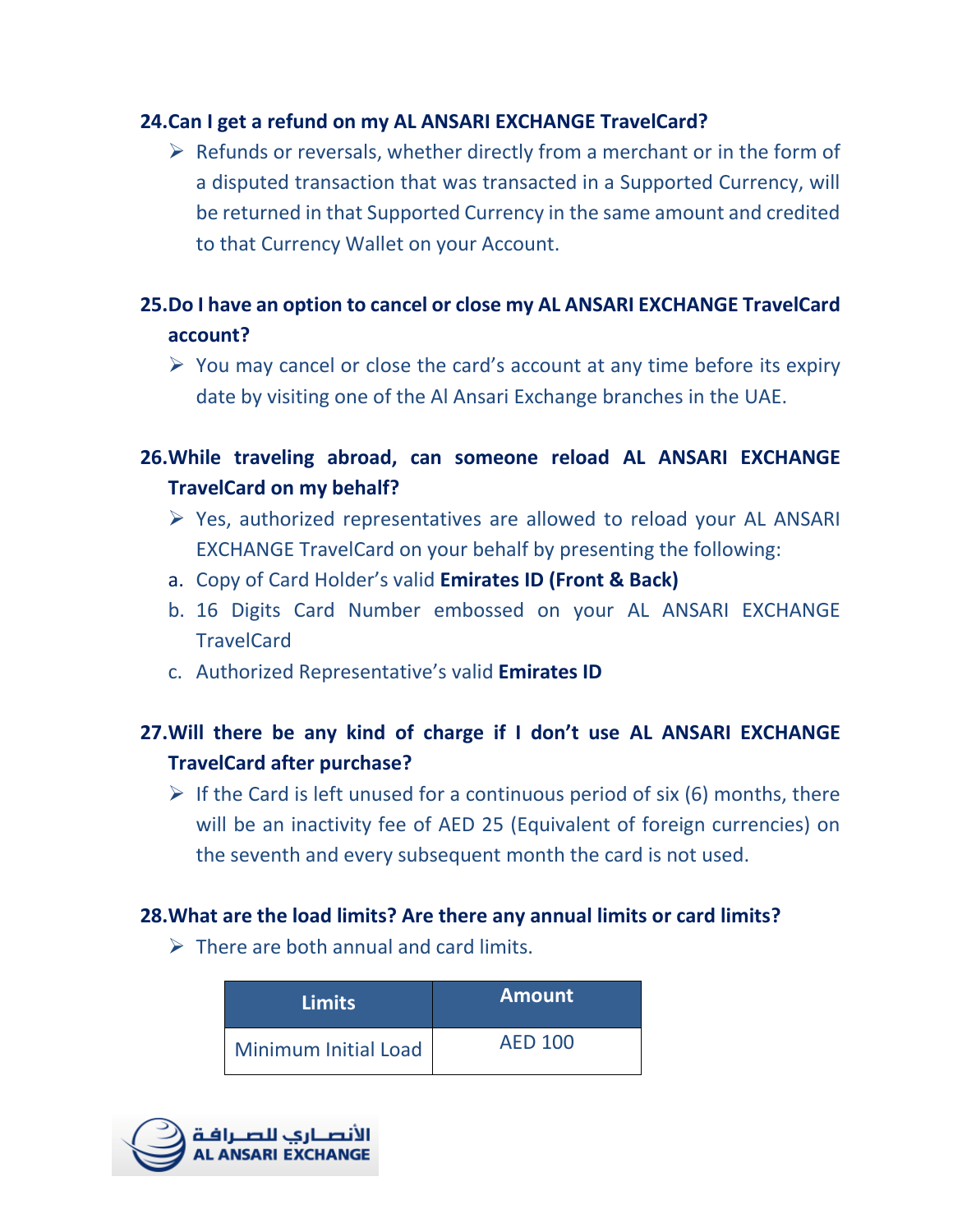| Reload Limit*   | US\$ 10,000  |
|-----------------|--------------|
| Annual Limit*   | US\$ 120,000 |
| Card Balance*   | US\$ 10,000  |
| ATM Withdrawal* | US\$1,400    |

### **\*(Equivalent of all currencies)**

### **29.Can I make a part cash withdrawal from AL ANSARI EXCHANGE TravelCard?**

 $\triangleright$  Currently you can ONLY withdraw cash from ATMs.

### **30.Where can I withdraw funds from my card? Are there any limits?**

- $\triangleright$  You can ONLY withdraw the funds from ATM's.
	- o **ATM – Limit : US\$ 1,400** per day \* **(Equivalent of all currencies)**

Note: The withdrawal limit of acquiring bank may also apply. Certain ATM operators or Merchants may charge additional transaction fees if the Card is used to make certain Transactions.

### **31.What should I do if I lose the card while traveling abroad?**

- $\triangleright$  You can report your card lost or stolen through multiple channels:
	- o Notify us by calling our dedicated Call Center on +9714 366 2117 to obtain a 'Security Code' to get a replacement card from any of the nearest Al Ansari Exchange branch
	- o Log on to [www.alansariexchangetravelcard.com](http://www.alansariexchangetravelcard.com/) and report your card Lost/Stolen

### **32.How do I file a dispute on a transaction I didn't make?**

 $\triangleright$  If you did not make certain transactions, you should call our dedicated Call Center on +9714 366 2117 immediately and report your card compromised. This will prevent unauthorized use from occurring again. In addition, download the Dispute Resolution Form from our website